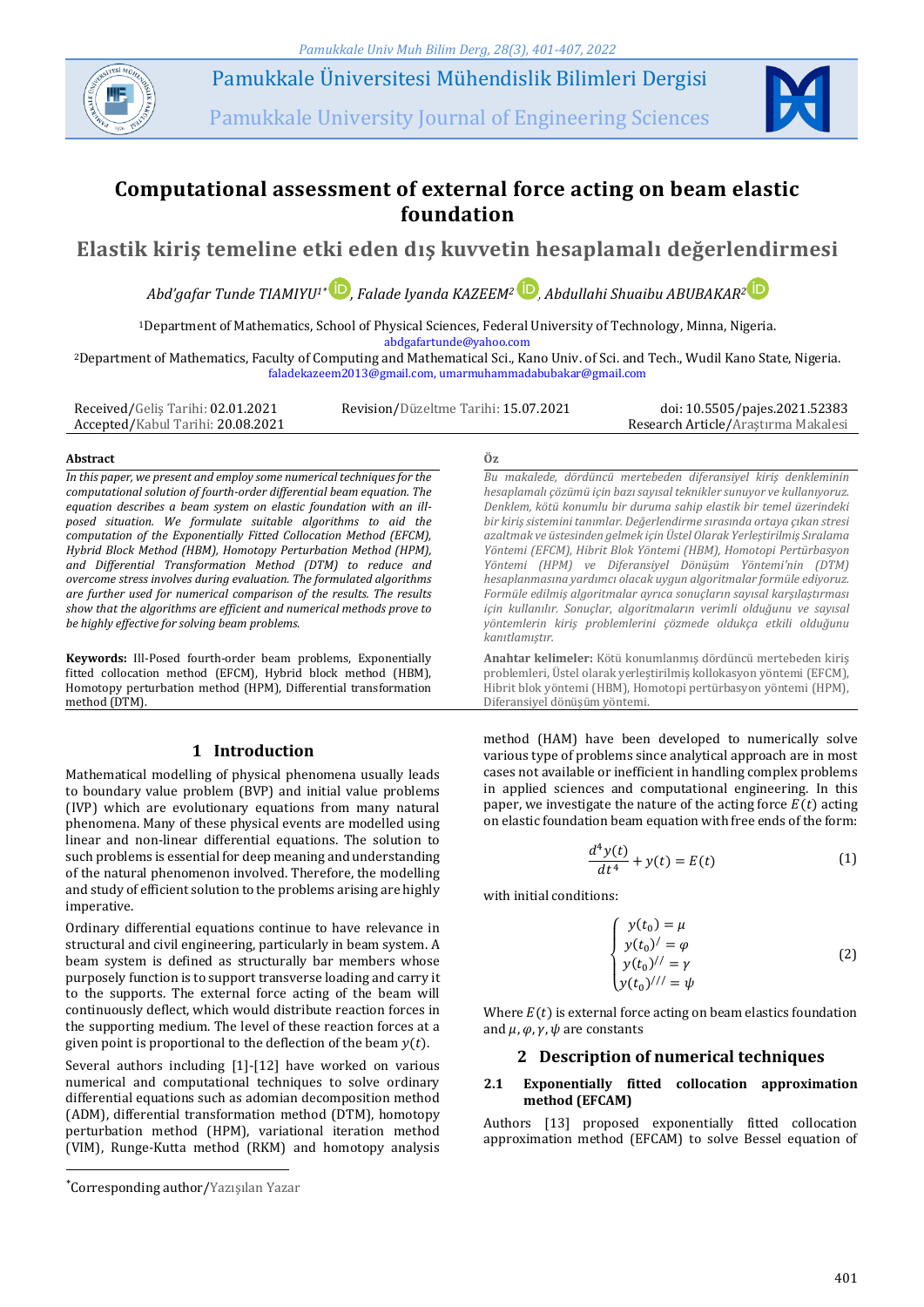order zero. The use of power series as a basis function was employed and obtain 4th derivative of  $y(t)$  was carried out which eventually substitute into a slightly perturbed equation (4) added with perturbation term the right-hand side of the equation which is to minimize the error obtain in the problem under consideration [14].

To employ exponentially collocation approximation method for the numerical solution of equation (1), we consider a power series of the form:

$$
y(t) = \sum_{N=0}^{m} y_N t^N
$$
 (3)

and the Exponentially fitted approximate solution of the form:

$$
y(t) = \sum_{N=0}^{m} y_N t^N + \tau_4 e^t
$$
 (4)

where  $t$  is dependent variables,  $\tau_4$  is tau-parameter with the highest derivative of equation (1) and  $y_N$ , ( $N \ge 0$ ) are the unknown constants to be determined,  $m$  is the length of computation and degree of Chebyshev polynomials.

Obtaining the fourth derivative of equation (3), lead to

$$
y^{(iv)}(t) = N(N-1)(N-2)(N-3)y_N t^{N-4}
$$
 (5)

Substitute equations (5) and (3) into equation (1), we obtain

$$
N(N-1)(N-2)(N-3)y_Nt^{N-4} + y_Nt^N = E(t)
$$
 (6)

Expansion of equation (6) and collect the like terms, we have

$$
\begin{cases}\ny_0 + y_1 t + y_2 t^2 + y_3 t^3 + (24t + t^4) y_4 + \dots + \\
(N(N-1)(N-2)(N-3)t^{N-4} + t^N) y_N = E(t)\n\end{cases}
$$
\n(7)

Slightly perturbed and collocate (7), we have

$$
\begin{cases}\ny_0 + y_1 t_i + y_2 t_i^2 + y_3 t_i^3 + (24t_i + t_i^4) y_4 + \dots + \\
(N(N-1)(N-2)(N-3) t_i^{N-4} + t_i^N) y_N \\
= E(t_i) + H(t_i)\n\end{cases}
$$
\n(8)

$$
\begin{cases}\ny_0 + y_1 t_i + y_2 t_i^2 + y_3 t_i^3 + (24t_i + t_i^4) y_4 \\
+ \dots + (N(N-1)(N-2)(N-3) t_i^{N-4} + t_i^N) y_N \\
-\tau_1 T_m(t_i) - \tau_2 T_{m-1}(t_i) - \tau_3 T_{m-2}(t_i) \\
-t_4 T_{m-3}(t_i) = E(t_i)\n\end{cases} \tag{9}
$$

Where 
$$
t_i = a + \frac{(b-a)i}{m+2}
$$
;  $i = 1,2,3 \dots \dots \dots m + 1$ 

Thus, equation (9) leads to (m+1) unknown constants linear algebraic system of equations. In order to make the system of equations a square matrix, four extra equations are added by fitting one  $(\tau_4)$  tau-parameter to given initial conditions (2).

$$
y(t_0) = \sum_{N=0}^{m} y_N t^N + \tau_4 e^{t_0} = \mu
$$
  

$$
y'(t_0) = \sum_{N=0}^{m} N y_N t^{N-1} + \tau_4 e^{t_0} = \varphi
$$
  

$$
y''(t_0) = \sum_{N=0}^{m} N(N-1) y_N t^{N-2} + \tau_4 e^{t_0} = \gamma
$$
  

$$
y'''(t_0) = \sum_{N=0}^{m} N(N-1)(N-2) y_N t^{N-3} + \tau_4 e^{t_0} = \psi
$$
 (10)

Altogether, we obtained  $(m + 5)$  algebraic linear equations in  $(m + 5)$  unknown constants. Thus, we put the  $(m + 5)$ algebraic equations in a square matrix form:

$$
VK = G \tag{11}
$$

Where

$$
V = \begin{pmatrix} v_{11} & v_{12} & v_{13} & \dots & v_{1m} & -T_m(t_1) - T_{m-1}(t_1) - T_{m-2}(t_1) - T_{m-3}(t_1) \\ v_{21} & v_{22} & v_{23} & \dots & v_{2m} & -T_m(t_2) - T_{m-1}(t_2) - T_{m-2}(t_2) - T_{m-3}(t_2) \\ \vdots & \vdots & \vdots & \vdots & \vdots & \vdots \\ v_{m1} & v_{m2} & v_{m3} & \dots & v_{mm} & -T_m(t_{m+1}) - T_{m-1}(t_{m+1}) - T_{m-2}(t_m + 1) - T_{m-3}(t_{m+1}) \\ 1 & 0 & 0 & \dots & 0 & 0 & 0 & 0 & 0 & 0 \\ 0 & 1 & 0 & \dots & 0 & 0 & 0 & 0 & 0 & 0 & e^{t_0} \\ 0 & 0 & 2 & \dots & 0 & 0 & 0 & 0 & 0 & 0 & e^{t_0} \\ 0 & 0 & 0 & \dots & 0 & 0 & 0 & 0 & 0 & 0 & e^{t_0} \\ 0 & 0 & 0 & \dots & 0 & 0 & 0 & 0 & 0 & 0 & e^{t_0} \\ 0 & 0 & 0 & \dots & 0 & 0 & 0 & 0 & 0 & 0 & e^{t_0} \end{pmatrix}
$$

$$
K = (y_0, y_1, y_2, \dots, \dots, y_m \tau_1 \tau_2 \tau_3 \tau_4)^T
$$

$$
G = (E(t_1), E(t_2), E(t_3), \dots, \dots, E(t_m), \alpha, \tau, \gamma, \delta)^T
$$

#### **2.1.1 Exponentially fitted collocation algorithm (EFCA)**

In this section, the computational procedures using Maple 18 software are employed to formulate three steps algorithm using equations (3) to (11) to reduce the time involved in evaluating the EFCAM. At the same time, efficiency and accuracy of the method are guaranteed.

Restrart:

\nStep 1:

\n
$$
Y := t^N
$$

\nfor *i* from 0 to m

\n
$$
P := \left( \frac{diff}{Y, t, t, t, t} + Y \right) * y(0);
$$

\n
$$
P[0] := \frac{eval(P, N = 0)}{P = \left( \frac{diff}{Y, t, t, t, t} + Y \right) * y(1);
$$

\n
$$
P[1] := \frac{eval(P, N = 1)}{P = \left( \frac{diff}{Y, t, t, t, t} + Y \right) * y(2);
$$

\n
$$
P[2] := \frac{eval(P, N = 2)}{P = \left( \frac{diff}{Y, t, t, t, t} + Y \right) * y(3);
$$

\n
$$
P[3] := \frac{eval(P, N = 3)}{P = \left( \frac{diff}{Y, t, t, t, t} + Y \right) * y(m)}
$$

\n
$$
P[m] := \frac{eval(P, N = m);
$$

\n
$$
P[m] := \frac{eval(P, N = m);
$$

\nend do

\nStep 2:

\n
$$
L := P[0] + P[1] + P[2] + P[3] ... + P[m] - T(m)\tau_1 - T(m - 1)\tau_2 - T(m - 2)\tau_3 - T(m - 3)\tau_4 = E(t);
$$

\n
$$
C[1] := \frac{eval\left(L, t = \frac{1}{m + 2}\right);
$$

\n
$$
C[2] := \frac{eval\left(L, t = \frac{3}{m + 2}\right);
$$

\n
$$
C[3] := \frac{eval\left(L, t = \frac{m + 1}{m + 2}\right);
$$

\nStep 3:

\n
$$
eqn1 := \frac{evalf(C[1])}{P = \frac{evalf(C[2])}{P = \frac{evalf(C[2])}{P = \frac{evalf(C[2])}{P = \frac{evalf(C[2])}{P = \frac{evalf(C[2])}{P = \frac{evalf(C[2])}{P = \frac{evalf(C[2])}{P = \frac{evalf(C[2])}{P = \frac{evalf(T, \frac{1}{2}) + \frac{1}{2} \cdot \frac{1
$$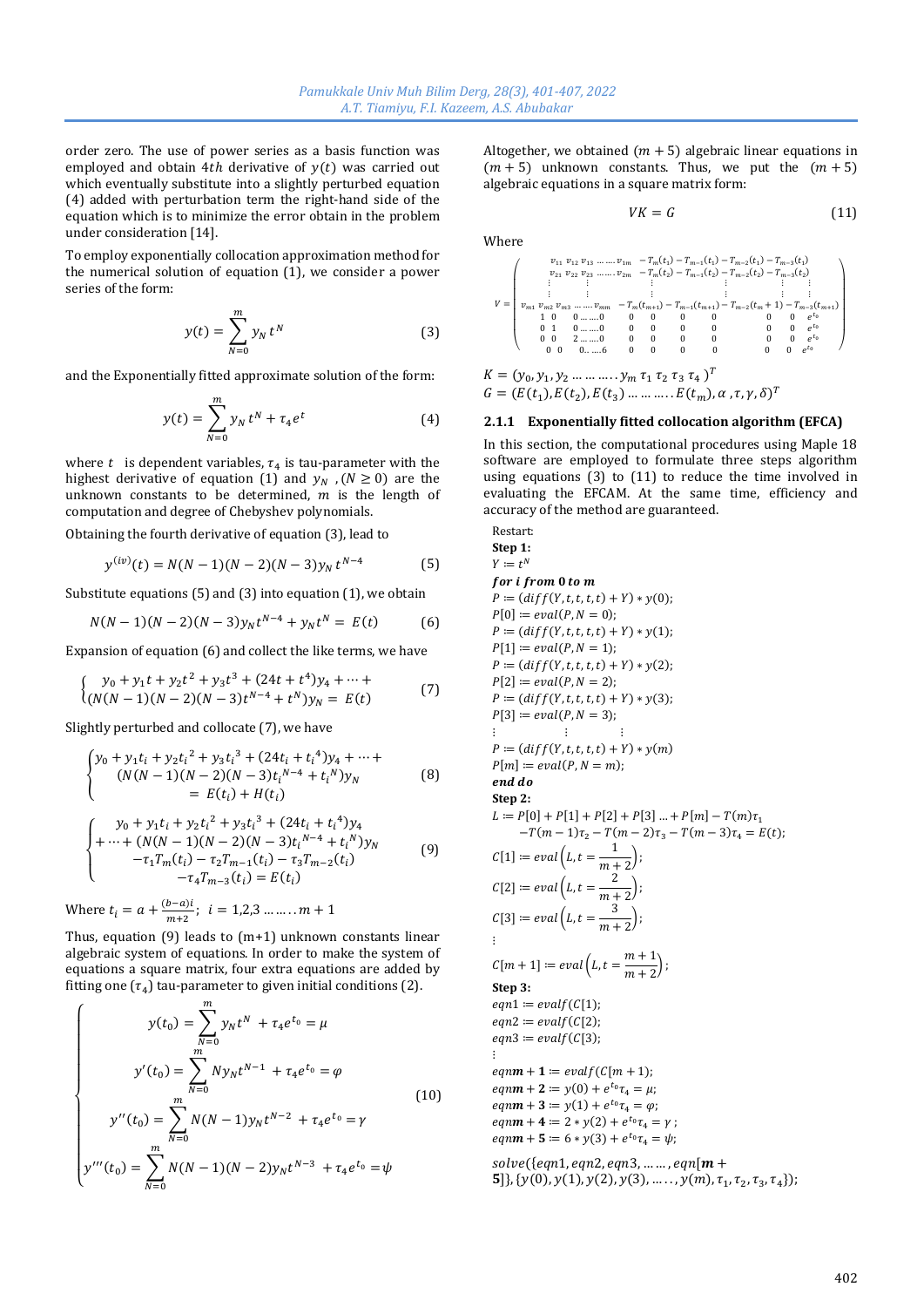**Output:** See Table 2

Exponentially fitted collocation approximate solution  $y(t) \approx y(0) + y(1)t + y(2)t^2 + y(3)t^3 + \dots + y(m)t^m + \tau_4 e^t$ 

Where m is computational length,  $T(m)$  is equivalent shifted Chebyshev polynomial of degree m and  $\mu$ ,  $\varphi$ ,  $\gamma$ ,  $\psi$  are constants.

# **2.2 Hybrid block method (HBM)**

Hybrid Block Method (HBM) was proposed by [15] to solve general fourth-order ordinary differential equations in a direct way approach using power series as the basis function. The technique involves the uses of collocation and interpolation techniques to derive a continuous implicit three steps linear multistep method. The HBM for direct solution of general fourth-order initial value problems was specifically with three steps approach with two off-step points at collocation and interpolation. Considering the general fourth-order differential equation of the form;

$$
y^{iv}(x) = f(x, y, y', y'', y''') \tag{12}
$$

where f is continuousf:  $\mathbb{R}^{n+1} \to \mathbb{R}^n$ . Likewise, we consider the power series of the form,

$$
y(x) = \sum_{j=0}^{t+c-1} a_j x^j
$$
 (13)

where  $a_j \in \mathbb{R}$ ,  $j = 0(1)t + c - 1$ ,  $y \in \mathcal{C}^m$ ,  $c$  and  $t$  are collocation and interpolation points, respectively. Taking the fourth derivative of (13), then equate the result of the fourth derivatives to (12);

$$
f(x, y, y', y'', y''') = \sum_{j=0}^{t+c-1} j(j-1)(j-2)(j-3)a_j x^{j-4}
$$
 (14)

 $a_i \in \mathbb{R}$  are parameters to be determined. Collocating (12) at =  $x_{n+i}$ ;  $i = 0, \frac{1}{2}$  $\frac{1}{2}$ , 1,  $\frac{3}{2}$  $\frac{3}{2}$ , 2, 3, interpolating (14) as well at  $x=$  $x_{n+i}$ ;  $i = 0, \frac{1}{2}$  $\frac{1}{2}$ , 1,  $\frac{3}{2}$  $\frac{3}{2}$  and evaluating at the endpoint  $x = x_{n+i}$ ;  $i =$ 2,3 gives a system of non-linear equation. The resulting system of equations is solved to obtain the desired Hybrid Block Method (HBM) as;

$$
y_{n+\frac{1}{2}} = y_n + \frac{1}{2}hz_n + \frac{1}{8}h^2w_n + \frac{1}{48}h^3q_n + h^4(\frac{11849}{6967296}f_n - \frac{451}{2322432}f_{n+2} + \frac{1469}{174182400}f_{n+3} - \frac{139}{110592}f_{n+1} + \frac{11}{15552}f_{n+\frac{3}{2}} + \frac{5947}{3628800}f_{n+\frac{1}{2}})
$$
(15)

$$
y_{n+1} = y_n + h z_n + \frac{1}{2} h^2 w_n + \frac{1}{6} h^3 q_n + h^4 \left(\frac{23}{1215} f_n + \frac{139}{4050} f_{n+\frac{1}{2}} - \frac{149}{7560} f_{n+1} + \frac{187}{17010} f_{n+\frac{3}{2}} - \frac{17}{5670} f_{n+2} + \frac{11}{85050} f_{n+3})
$$
\n(16)

$$
y_{n+\frac{3}{2}} = y_n + \frac{3}{2}h z_n + \frac{9}{8}h^2 w_n + \frac{9}{16}h^3 q_n + h^4(\frac{1467}{20480}f_n - \frac{9477}{143360}f_{n+1} + \frac{387}{8960}f_{n+\frac{3}{2}} - \frac{243}{20480}f_{n+2} + \frac{243}{1400}f_{n+\frac{1}{2}} + \frac{369}{716800}f_{n+3})
$$
(17)

$$
y_{n+2} = y_n + 2hz_n + 2h^2w_n + \frac{4}{3}h^3q_n + h^4(\frac{1528}{8505}f_n + \frac{1024}{2025}f_{n+\frac{1}{2}} - \frac{104}{945}f_{n+1} + \frac{1024}{8505}f_{n+\frac{3}{2}}
$$
(18)  

$$
-\frac{86}{2835}f_{n+2} + \frac{8}{6075}f_{n+3})
$$

$$
y_{n+3} = y_n + 3hz_n + \frac{9}{2}h^2w_n + \frac{9}{2}h^3q_n + h^4(\frac{9}{14}f_n + \frac{729}{350}f_{n+\frac{1}{2}} + \frac{9}{14}f_{n+\frac{3}{2}} + \frac{9}{1400}f_{n+3})
$$
(19)

Where  $z_{n+j} = y'_{n+j} w_{n+j} = y''_{n+j} q_{n+j} = y'''_{n+j}; j = 0, \frac{1}{2}$  $\frac{1}{2}$ , 1, 3  $\frac{3}{2}$ , 2, 3

Thus, equations (15) - (19) are the hybrid block method (HBM) for direct the solution of general fourth-order beam equation (1).

#### **2.3 Homotopy perturbation method (HPM)**

Author [16] proposed a Homotopy Perturbation Method to solve various problems in applied mathematics and engineering sciences. To illustrate the basic ideas of the HPM, he considers

$$
A(y) - f(\tau) = 0 \tag{20}
$$

With boundary condition

$$
C\left(y, \frac{\partial y}{\partial \tau}\right) = 0 \qquad \qquad \tau \in \partial \Omega \tag{21}
$$

$$
L(y) + N(y) - f(\tau) = 0
$$
 (22)

 $H(\tau, p): \Omega \times [0,1] \mapsto \mathbb{R}$  (23)

Here  $y$  and  $t$  are dependent and independent variables respectively,  $A$  and  $C$  is general differential and boundary operators respectively while  $\partial\Omega$  is the boundary of the domain  $Ω$  and  $f(τ)$  is a known analytic function. Eventually, equation (20) can be rewritten as described in [17] follow.

Satisfies,

$$
H(v,p) = L(v) - L(y_0) + pL(y_0 + p[N(v) - f(\tau)])
$$
  
= 0 (24)

where,  $p \in [0,1]$ ,  $\tau \in \Omega$  and p is called homotopy parameter, H is homotopy function and  $y_0$  is an initial approximate solution for equation (20) which satisfies the given boundary conditions. By equation (24), we have

$$
H(v,0) = L(v) - L(y_0) = 0
$$
 (25)

and

$$
H(v, 1) = L(v) + N(v) - f(\tau) = 0
$$
 (26)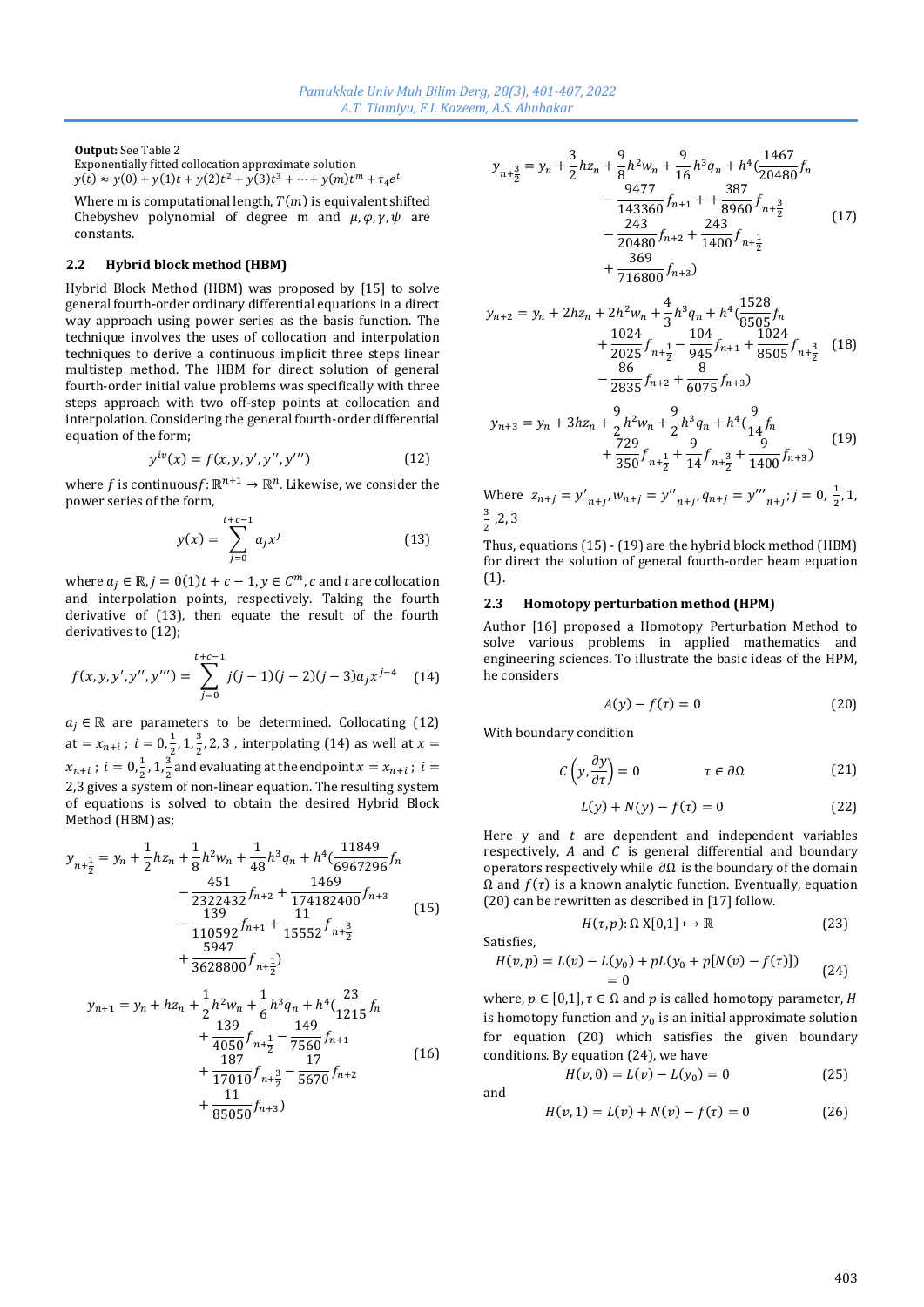Thus, the solution of equation (24) can be written as a series in q as follows:

$$
V = v_0 + qv_1 + q^2v_2 + q^3v_3 + \dots = \sum_{k=0}^{\infty} q^k v_k
$$
 (27)

### **2.3.1 Homotopy perturbation algorithm (HPA)**

The computational procedures using Maple 18 software are employed to formulate three steps algorithm using equations (20) to (27) in order to reduce the time involved in the evaluation of the HPM while efficiency and accuracy of are guaranteed.

Restart:

\n**Step 1:**

\n
$$
f := E(t);
$$
\n
$$
y[0] := \mu + \varphi t + \gamma \left(\frac{t^2}{2!}\right) + \psi \left(\frac{t^3}{3!}\right);
$$
\n
$$
N = \mathbb{R};
$$
\n**Step 2:**

\n
$$
y[1] := -value \left(\begin{matrix} Int\left(\frac{y[0]}{t}, t, t, t\right) + \frac{y[0]}{t} - f\end{matrix}\right),
$$
\n
$$
for \, n \, from \, 2 \, to \, N \, do
$$
\n
$$
y[n] := -value \left(\begin{matrix} Int\left(\frac{y[0]}{t}, t, t, t\right) + \frac{y[0]}{t} - f\end{matrix}\right),
$$
\n
$$
y[n] := -value \left(\begin{matrix} Int\left(\frac{y[n-1]}{t}\right), \left[\frac{t}{t} = 0 \ldots t, t = 0 \ldots t\right] \end{matrix}\right);
$$
\n
$$
end \, do
$$
\n**Step 3:**

\n
$$
V := sum([j], j = 0 \ldots N);
$$
\n
$$
for \, n \, from \, 0 \, by \, 0.1 \, to \, 1 \, do
$$
\n
$$
evalf\left(\text{eval}(V, t = n)\right);
$$
\n
$$
end \, do
$$
\n**Output:** See Table 2

$$
y(t) \approx \alpha + \beta t + \gamma \left(\frac{t^2}{2!}\right) + \psi \left(\frac{t^3}{3!}\right) + \dots + G \left(\frac{t^N}{N!}\right)
$$

### **2.4 Differential transformation method (DTM)**

Zhou [18] was the first author to proposed and applied differential transformation method to solve linear and nonlinear initial value problems in electric circuit analysis. This basic idea of DTM is to reconstruct a semi-analytical numerical technique using traditional Taylor series for the solution of ordinary differential equations and partial differential equations in the form of a polynomial. The iterative procedures for obtaining analytic Taylor series solutions of differential equations [19],[20].

To solve equation (1) using DTM, we consider an arbitrary functions  $y(t)$  which differential transform of  $Y(k)$  is defined as.

$$
Y(k) = \frac{1}{k!} \left[ \frac{d^k y(t)}{dt^k} \right]_{t=0}
$$
 (28)

Where  $y(t)$  the original function while  $Y(k)$  is the transformed function.

The Inverse transform of  $Y(k)$  is given as

$$
y(t) = \sum_{k=0}^{\infty} t^k Y(k)
$$
 (29)

Substitute equation (28) into equation (29), we have

$$
y(t) = \sum_{k=0}^{\infty} \frac{t^k}{k!} \left[ \frac{d^k y(t)}{dt^k} \right]_{t=0}
$$
 (30)

The fundamental mathematical operations performed by the differential transform method are.

### **2.4.1 Differential transformation algorithm (DTA)**

The computational procedures of Maple 18 software are employed to formulate four steps algorithm using Table 1 as follows:

| Table 1. One dimensional differential transformation. |  |
|-------------------------------------------------------|--|
|-------------------------------------------------------|--|

| Functional Form $y(t)$       | Transformed Form $Y(k)$                                                                   |
|------------------------------|-------------------------------------------------------------------------------------------|
| $\alpha q(t) \pm \beta h(t)$ | $\alpha G(k) \pm \beta H(k)$                                                              |
| $t^n$                        | $\delta(k-n) = \begin{cases} 1 & \text{if } k = n \\ 0 & \text{if } k \neq n \end{cases}$ |
| $e^t$                        | 1<br>k!                                                                                   |
| $e^{\beta t}$                | $\beta^k$<br>$\overline{k!}$                                                              |
| q(t)h(t)                     | $\sum G(r) H(k-r)$                                                                        |
| $\frac{d^{n}g(t)}{dt}$       | $(k + 1)(k + 2)  (k + n)G(k)$                                                             |
| $d+n$                        | $+n$                                                                                      |
| $sin(\alpha t + \beta)$      | $\frac{\alpha^k}{k!}$ sin $\left(\frac{k\pi}{2} + \beta\right)$                           |

Restart: **Step 1:**

);

$$
Y[0] := \mu; Y[1] := \varphi; Y[2] := \gamma; Y[3] := \psi; N = \mathbb{R};
$$
  
\n
$$
E(t) := \begin{cases} \frac{(-2)^k}{k!} \sin(\frac{k\pi}{2} + 1) \\ 2\delta[k-1] - \delta[k] \\ -e^1 + \frac{(-2)^k}{k!} \end{cases}
$$
  
\nStep 2:  
\n
$$
\delta(0) := 1;
$$
  
\n
$$
\delta(1) := 0;
$$
  
\nfor **n** from 2 to N do  
\n
$$
\delta(n) := 0;
$$
  
\nend do

**Step 3:** for k from 0 to N do  $Y[k + 4] \coloneqq -$ 1  $\frac{1}{(k+1)(k+2)(k+3)(k+4)}(Y[k]-E(t));$ end do

**Step 4:**

$$
y := sum\left(\frac{Y[j] * t^j}{j!}, j = 0 \dots N + 4\right);
$$
  
for n from 0 by 0.1 to 1 do  

$$
Y[n] := evalf\big( eval(y, t = n)\big);
$$
  
end do  
**Output:** See Table 2 and Table 3.  

$$
y(t) \approx Y(0) + Y(1)t + Y(2)t^2 + Y(3)t^3 + \dots + Y(N)t^N
$$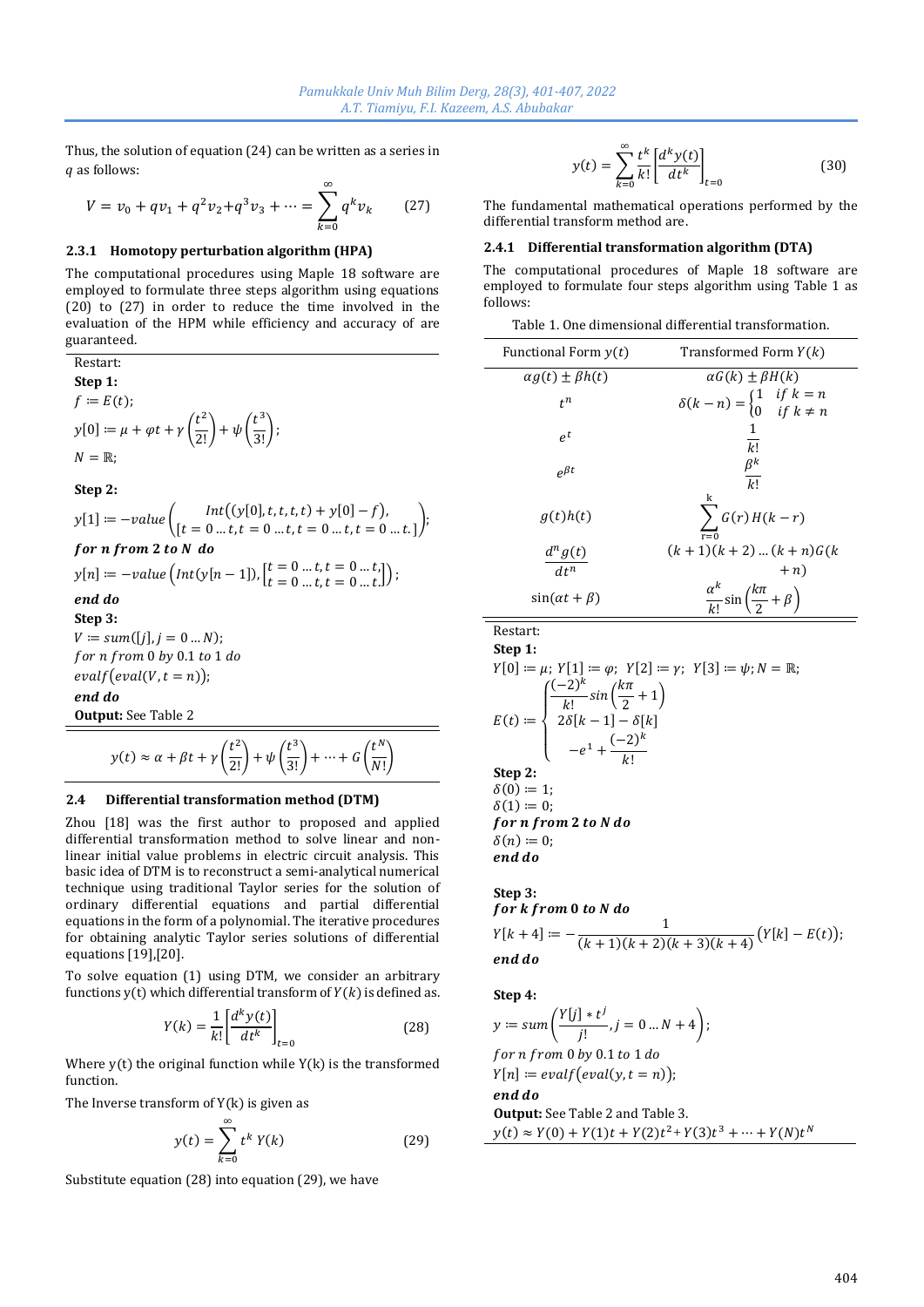# **2.5 Numerical results**

Table 2. Comparison of analytical solution and numerical solutions.

| t   | Solutions   | $E(t) = \sin(-2t + 1)$ | $E(t) = -2t + 1$ |
|-----|-------------|------------------------|------------------|
| 0.1 | Analytical  | 0.973417925            | 0.973418513      |
|     | <b>EFCA</b> | 0.973417925            | 0.973418513      |
|     | <b>HBM</b>  | 0.973417925            | 0.973418513      |
|     | <b>HBA</b>  | 0.973417925            | 0.973418513      |
|     | <b>DTA</b>  | 0.973417983            | 0.973418518      |
| 0.2 | Analytical  | 0.977024404            | 0.977032808      |
|     | <b>EFCA</b> | 0.977024404            | 0.977032808      |
|     | <b>HBM</b>  | 0.977024404            | 0.977032808      |
|     | <b>HBA</b>  | 0.977024405            | 0.977032808      |
|     | <b>DTA</b>  | 0.977035099            | 0.977025706      |
| 0.3 | Analytical  | 1.010982745            | 1.011020830      |
|     | <b>EFCA</b> | 1.010982743            | 1.011020831      |
|     | <b>HBM</b>  | 1.010982745            | 1.011020830      |
|     | <b>HBA</b>  | 1.010982744            | 1.011020830      |
|     | <b>DTA</b>  | 1.011038898            | 1.010994144      |
| 0.4 | Analytical  | 1.075414134            | 1.075522312      |
|     | <b>EFCA</b> | 1.075414133            | 1.075522312      |
|     | <b>HBM</b>  | 1.075414134            | 1.075522313      |
|     | <b>HBA</b>  | 1.075414133            | 1.075522313      |
|     | <b>DTA</b>  | 1.075601316            | 1.075468316      |
| 0.5 | Analytical  | 1.170376836            | 1.170615381      |
|     | <b>EFCA</b> | 1.170376836            | 1.170615381      |
|     | <b>HBM</b>  | 1.170376837            | 1.170615382      |
|     | <b>HBA</b>  | 1.170376837            | 1.170615382      |
|     | <b>DTA</b>  | 1.170865239            | 1.170560235      |

Table 3. Comparison of analytical solution and numerical solutions.

| t   | Solutions   | $E(t) = e^{-2t+1}$ | 1<br>$E(t) =$<br>$2t + 1$ |
|-----|-------------|--------------------|---------------------------|
| 0.1 | Analytical  | 0.973425402        | 0.973410504               |
|     | <b>EFCA</b> | 0.973425401        | 0.973410504               |
|     | <b>HBM</b>  | 0.973425401        | 0.973410504               |
|     | <b>HRA</b>  | 0.973425400        | 0.973410504               |
|     | <b>DTA</b>  | 0.973425600        | 0.973410504               |
| 0.2 | Analytical  | 0.977139110        | 0.976909533               |
|     | <b>EFCA</b> | 0.977139110        | 0.976909533               |
|     | <b>HBM</b>  | 0.977139110        | 0.976909533               |
|     | <b>HBA</b>  | 0.977139110        | 0.976909533               |
|     | <b>DTA</b>  | 0.977145228        | 0.976909463               |
| 0.3 | Analytical  | 1.011541289        | 1.010420346               |
|     | <b>EFCA</b> | 1.011541287        | 1.010420346               |
|     | <b>HBM</b>  | 1.011541289        | 1.010420346               |
|     | <b>HBA</b>  | 1.011541289        | 1.010420346               |
|     | <b>DTA</b>  | 1.011585818        | 1.010420247               |
| 0.4 | Analytical  | 1.077117303        | 1.073696084               |
|     | <b>EFCA</b> | 1.077117303        | 1.073696084               |
|     | <b>HBM</b>  | 1.077117303        | 1.073696084               |
|     | <b>HBA</b>  | 1.077117303        | 1.073696084               |
|     | <b>DTA</b>  | 1.077297539        | 1.073696174               |
| 0.5 | Analytical  | 1.174401026        | 1.166325524               |
|     | <b>EFCA</b> | 1.174401026        | 1.166325524               |
|     | <b>HBM</b>  | 1.174401026        | 1.166325524               |
|     | <b>HBA</b>  | 1.174401026        | 1.166325524               |
|     | <b>DTA</b>  | 1.174930388        | 1.166323461               |

# **3 Computational experiments**

In this section, we perform some numerical experiment on equation (1) coupled with the initial conditions in (2) with  $\mu = 1, \varphi = \cos(2), \gamma = 3, \psi = \frac{1}{5}$  $\frac{1}{5}$ . To aid the numerical computations, Maple 18 software package is used. We shall consider trigonometric, algebraic, exponential and inverse functions cases for four cases of  $E(t)$  as follows

$$
E(t) = \begin{cases} \sin(-2t+1) \\ -2t+1 \\ e^{-2t+1} \\ -\frac{1}{2t+1} \end{cases}
$$
(31)

Equation (1) together with the initial conditions in (2) and the defined  $E(t)$ , we apply the numerical methods discussed in section (2) to solve the initial value problems for the cases. The exact solution and numerical results for each of the methods were tabulated in section 2.5. The numerical results obtained for case 1, 2, 3 and 4 when the external force acting on a beam system was presented in Table 2 and Table 3.

# **4 Discussion and conclusion**

#### **4.1 Discussion**

Figures (1, 2, 3, 4, 5) depict the plot of the deflection occur at beam elastic foundation and examination of external force  $E(t)$ (trigonometric function, algebraic function, exponential function and inverse function) are carried out to obtain corresponding y(t) (see Table 2 and Table 3) for each case which play a significant role in structural engineering.



Figure 1. Beam at trigonometrical external force function.



Figure 2. Beam at algebraic external force function.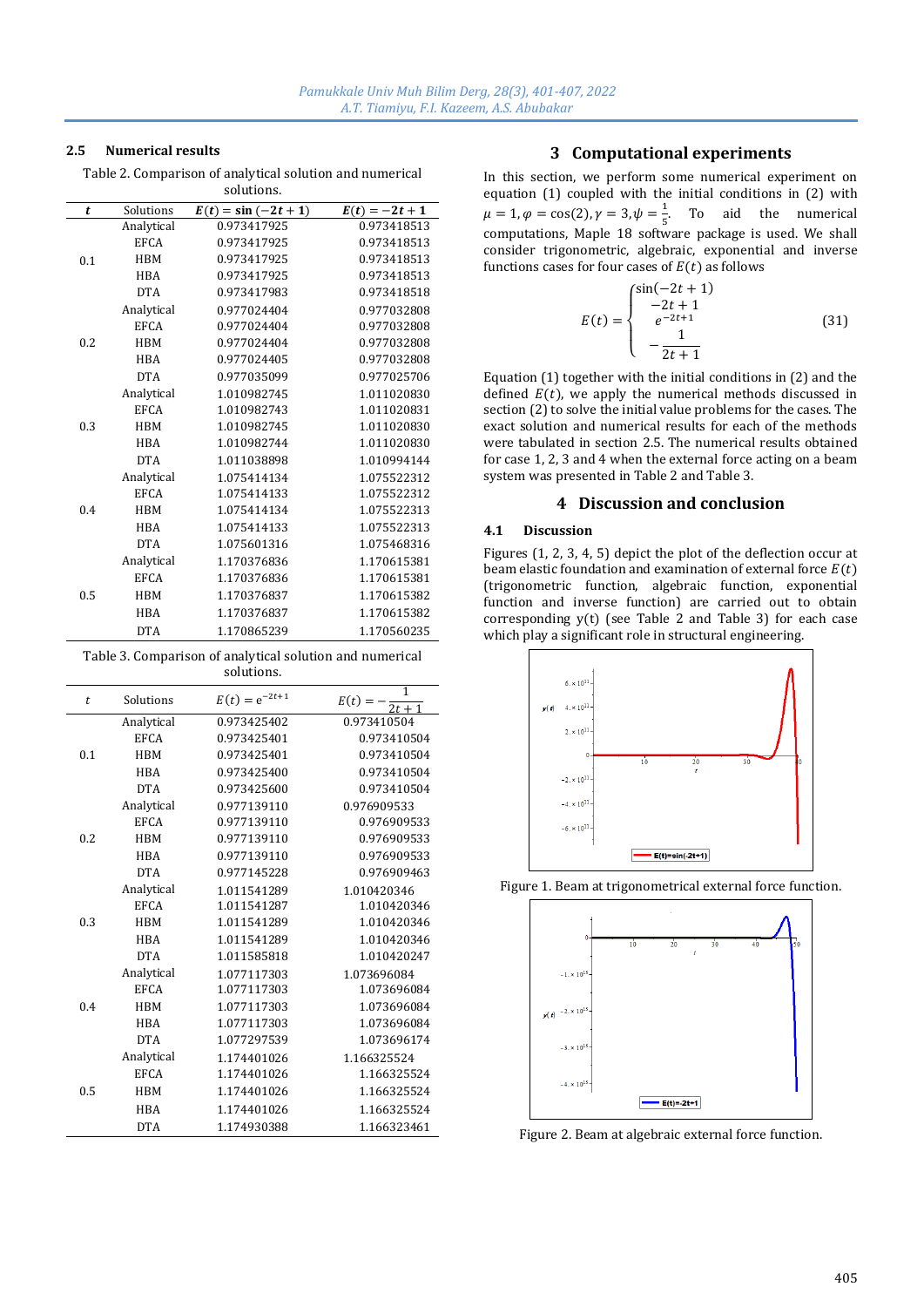

Figure 3. Beam at exponential external force function.



Figure 4. Beam at inverse external force function.



Figure 5. Beam at all Cases of external force considered.

Moreover, the displace cover during beam vibration. To afford collapses of the building, the structural engineers need to consider the effect and amount of external force load and maximum load analysis test to afford structure failure.

#### **4.2 Conclusion**

In this paper, the computational study of the External forces that occur during beam system has been carried out. The fourth-order boundary values of governing beam model was numerically solved by employing Exponentially Fitted Collocation Algorithm (EFCA), Hybrid Block Method (HBM), Homotopy Perturbation Algorithm (HPA) and Differential Transformation Algorithm (DTA). Finally, the results are more realistic compare with analytical solutions, and from the

computational viewpoint, Exponentially Fitted Collocation Algorithm (EFCA), Hybrid Block Method (HBM) and Homotopy Perturbation Algorithm (HPA) are closer to analytical solutions compare to that Differential Transformation Algorithm (DTA).

#### **5 Author contribution statements**

In this study, Abd'gafar Tunde TIAMIYU involves in conceptualization, literature review, software, writing and visualization. Falade Iyanda KAZEEM supervise, validate the results and algorithms, and methodology. Abdullahi Shuaibu ABUBAKAR reviews the writing, spell-check and editing.

# **6 Ethics committee approval and conflict of interest statement**

There is no need to obtain permission from the ethics committee for the article prepared.

There is no conflict of interest with any person or institution in the article prepared.

#### **7 References**

- [1] Kelesoglu O. "The solution of fourth order boundary value problem arising out of the beam-column theory using adomian decomposition method". *Hindawi Publishing Corporation, Mathematics Problem of Engineering,* 2014, 1-6, 2014.
- [2] Saker SH, Agarwal RP, Regan DO. "Properties of solutions of fourth-order differential equations with boundary conditions". *Journal of Inequalities and Applications*, 278, 1-15, 2013.
- [3] Bougoffa L, Rach R, Wazwaz A. "On solutions of boundary value problem for fourth-order beam equations fourthorder beam equations". *Mathematical Modelling and Analysis,* 21(3), 304-318, 2016.
- [4] Ridge K. "On fourth order boundary value problems arising in beam analysis". *Differential and Integral Equations,* 2(1), 91-110, 1989.
- [5] Chen S, Ni W, and Wang C. "Positive solution of fourth order ordinary differential equation with four-point boundary conditions". *Applied Mathematics. Lett*er, 19, 161-168, 2006.
- [6] Hussain K, Ismail F, and Senu N. "Solving directly special fourth-order ordinary differential equations using rungekutta type method". *Journal of Computational and Applied Mathematics*, 306, 179-199, 2016.
- [7] Talwar J, Mohanty RK. "A class of numerical methods for the solution of fourth-order ordinary differential equations in polar coordinates". *Advanced Numerical Analysis*, 2012, 1-20, 2012.
- [8] Jator S. "Numerical integrators for fourth order initial and boundary value problems". *International Journal of Pure and Applied Mathematics*, 47(4), 563-576, 2008.
- [9] Mahmoud A, Yu B, Zhang X. "Solving variable-coefficient fourth-order ODEs with polynomial nonlinearity by symmetric homotopy method". *Science Publishing Group*, 7(2), 58-70, 2018.
- [10] Boutayeb A, Abdelaziz C. "A mini-review of numerical methods for high-order problems". *International Journal of Computational Mathematics*, 84(4), 563-579, 2007.
- [11] Hetenyi M. *Beams on Elastic Foundation: Theory with Applications in the Fields of Civil and Mechanical Engineering*. 9th ed. Baltimore, Waverly Press, 1946.
- [12] Hunt GW. "Reflections and symmetries in space and time". *IMA Journal of Applied Mathematics*, 76(1), 2-26, 2011.